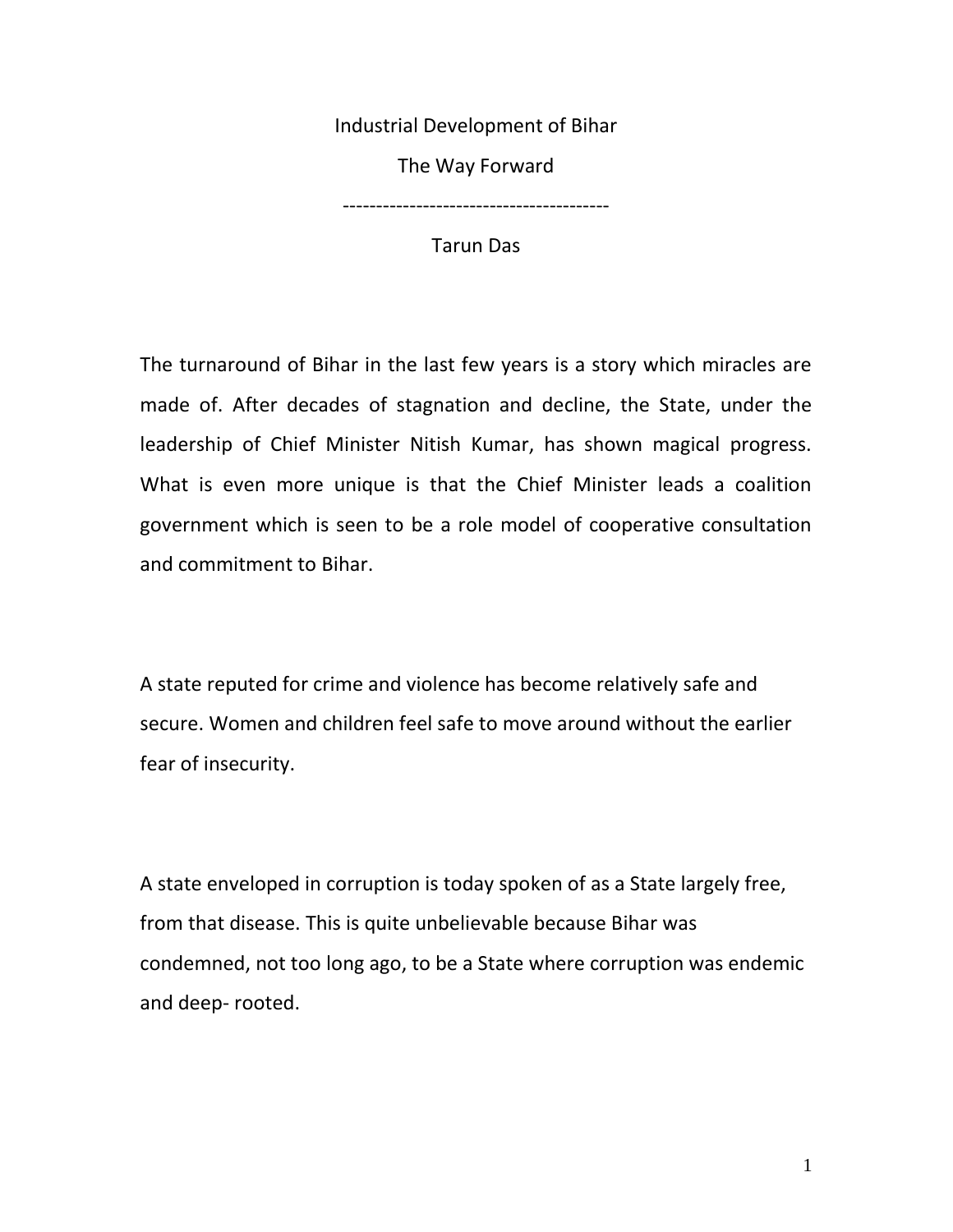A State where development and growth were unheard of for decades is showing both in ample measure. Step by step, the turnaround of Bihar's economy has been achieved, starting from a dismally low base to a respectable level.

So, the game has changed but the long term sustenance and prosperity will depend on high economic growth on a continuous basis so that resources are generated for employment, social development and transformation. And, there is a long agenda of action and initiative to be undertaken for both these objectives to be met.

And, economic growth depends largely on Industrial growth since agriculture has its limitations and constraints. Once upon a time, before Jharkhand was carved out of Bihar, the State was rich in industry specially the Jamshedpur industrial belt with the Tata Group at the centre of industrial activity. The creation of a new State out of Bihar has had an enormous impact on the industrial affairs of the State.

Traditionally, Industrial growth has meant manufacturing. More recently, this extends to the Services Sector and Infrastructure. So, when considering Bihar's industrial development, it is essential to look at all of these. The separation of Jamshedpur left almost no significant industrial centre. Much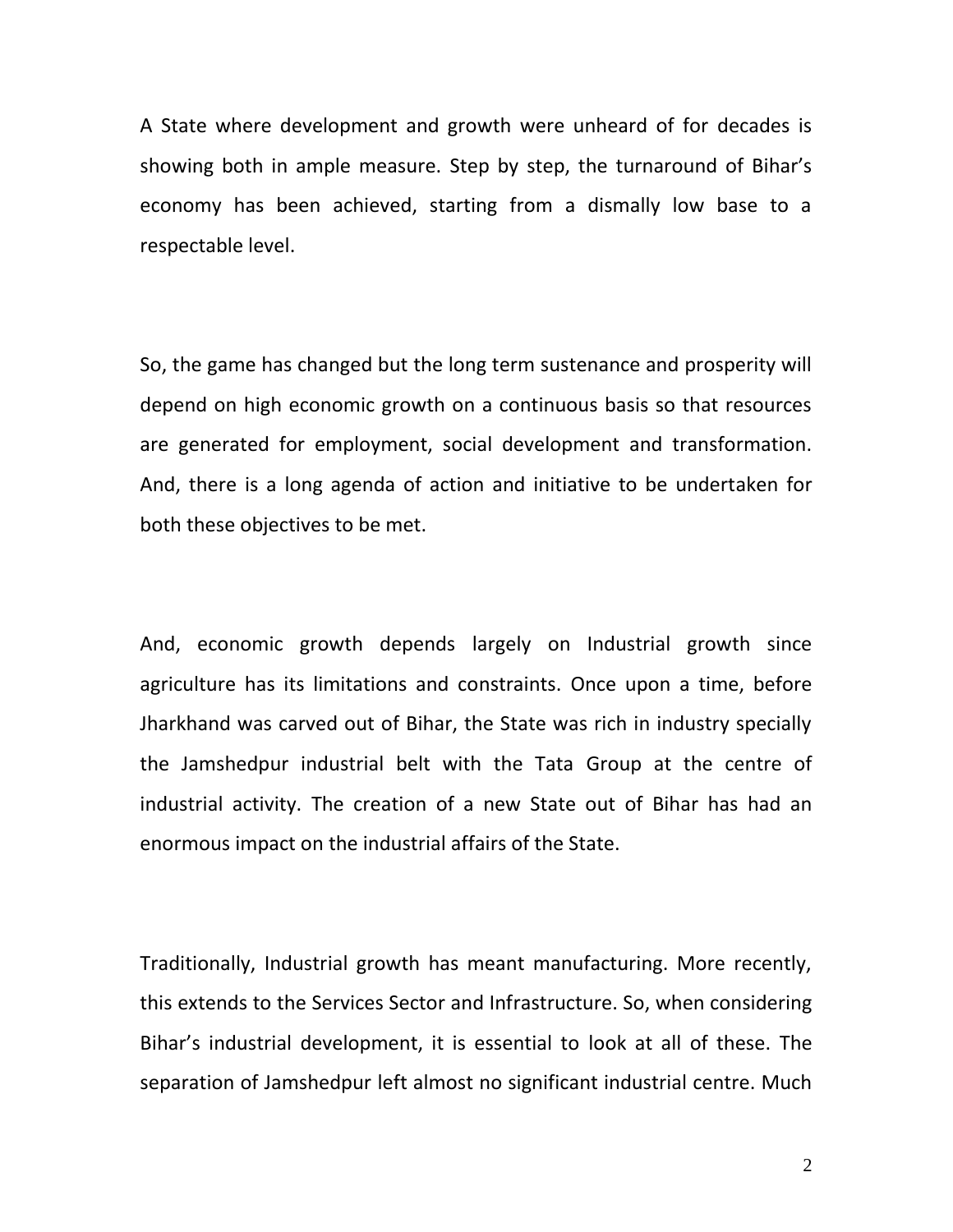else had to witness a fresh start or was "old industry" with little to show in terms of growth.

The first issue, because it is fundamental to industry, is Power and Electricity. This is clearly in short supply and the usual solutions of the past, to have coal based large Thermal stations maybe difficult to follow. In fact, the answer lies in decentralized power generation and distribution. Especially, clean, renewable energy. Bihar has considerable potential for such an approach, including mini and micro hydel power generation so that the underpinning of electricity is available to build the industrial superstructure. This is a critical and fundamental pre- requisite for Bihar to move forward on the industrial front. A detailed, micro plan for renewable, decentralized power is essential.

The strategy for Bihar's industrial development needs to follow a similar path. To avoid allocation of large tracts of land for large industry. To focus on a different pattern of industry, essentially small and medium, using the District as a base. This may well sound unreal but the way forward for industry in Bihar is to step back, take stock and build a new model of development. It is possible. It can be done. And, it can be done with less resource and in shorter time.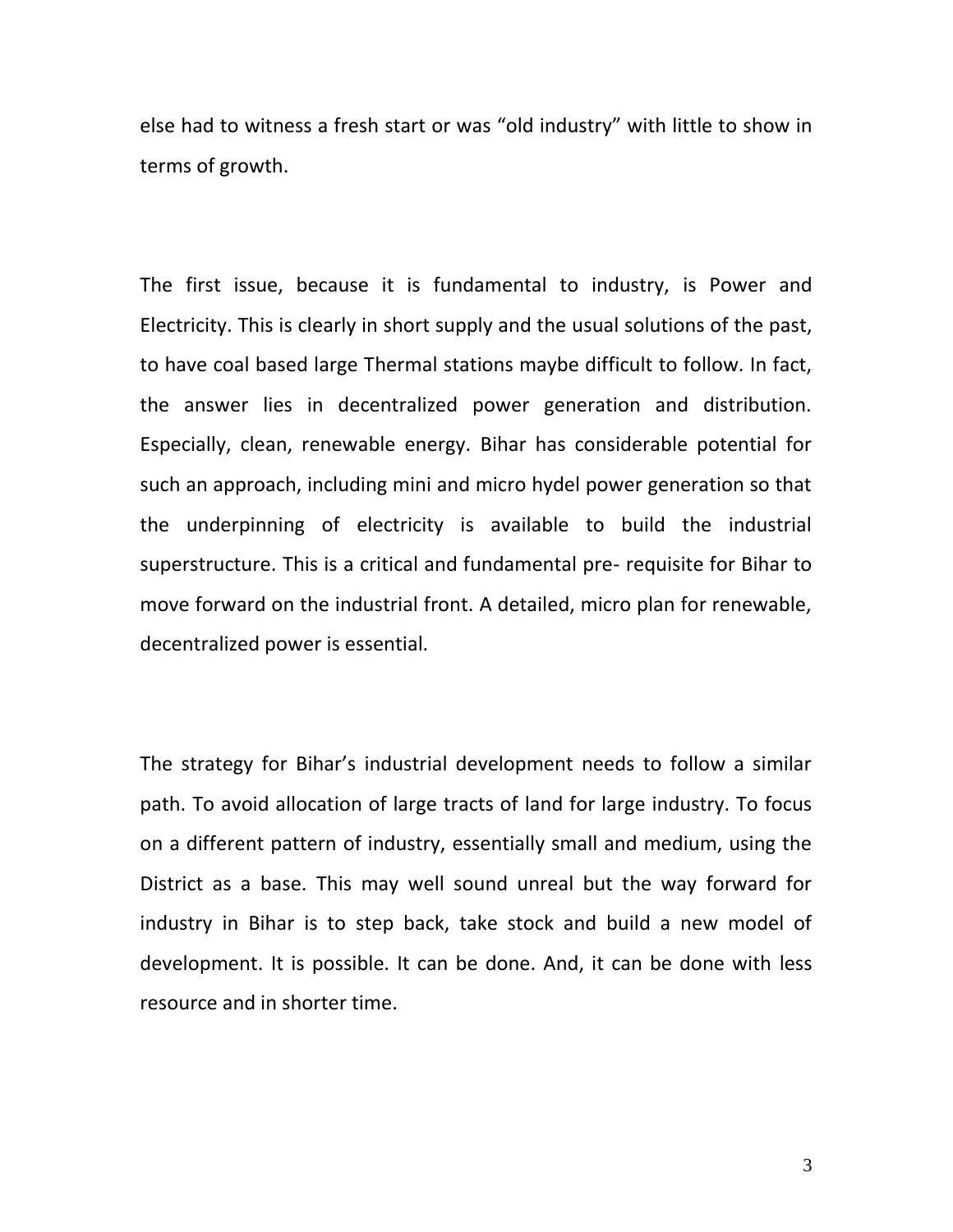Bihar has 38 Districts. Each is an administrative unit but, more than that, it is a "Development" unit. Each District has infrastructure, resources and people, all of which combined together can build industry. Each District must be seen as an Industry Growth Centre.

Whether it is infrastructure or industry, the way forward for Bihar has to be a different growth model from other States. This is the advantage of starting later than others so as to take advantage of new technology and new innovations. And, the visionary words of Prof C K Prahalad apply in more ways than one. The " Bottom of the Pyramid" which he made famous applies in Bihar both to the consumer as well as the industry structure, both at the base.

The 38 Districts provide the key to frame 38 industry development plans and programmes, using local resources. With an integration plan on top. A common feature to the State is agriculture; hence agro- industries and food processing are"natural" providing competitive advantages to Bihar. And, the plan must go beyond the macro to the micro, focusing on specific agricultural products which can be processed within the State and District, adding value, creating jobs, generating income. This is happening to some extent, already, but the need is to work out a micro- level plan for specific agro and food industries to flourish in Bihar, in each District.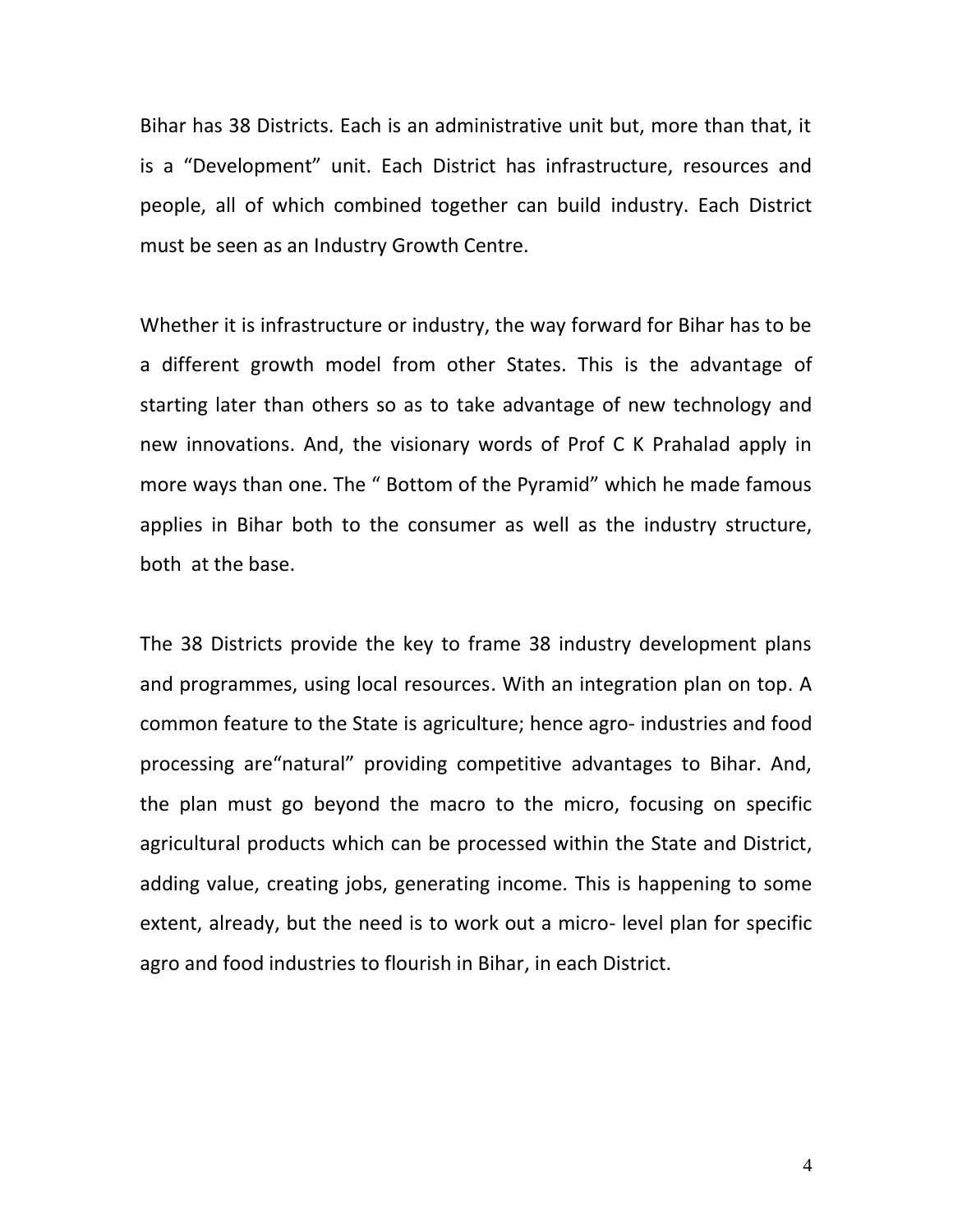One common stream, therefore, has to be agro and food industries and it is wrong to believe that only large- scale capacities are viable and profitable. Run efficiently, with the right technology and management, small and medium scale industry will be equally sustainable without subsidies. Where the State can come is to set up Food Industry Parks in a few Districts so as to create an enabling environment. There are fairly standard facilities required in a Food Park. And, it can even be a private sector activity or a public- private partnership endeavour.

Bihar is known for its old Educational Institutions, including the historic Nalanda University which is now being re-created. The education of millions of young people is an opportunity to establish quality schools and colleges, including refurbishing existing ones, to be able to take advantage of a new opportunity. There must be courses relating to the core strengths of Bihar, such as food and agro- industry, so that local knowledge and expertise is built to provide leadership.

Another dimension of this is skills and vocational training. Again, millions of people have to be trained in different skills so as to be employable or to be self- employed. With its historically strong tradition of labour, the skills centres in Bihar, which can be private sector led and managed, would be the catalysts for world class human resources being developed in the State.

Bihar can build itself as an international centre for education and skills where not only local people come but, also, people from all over India and,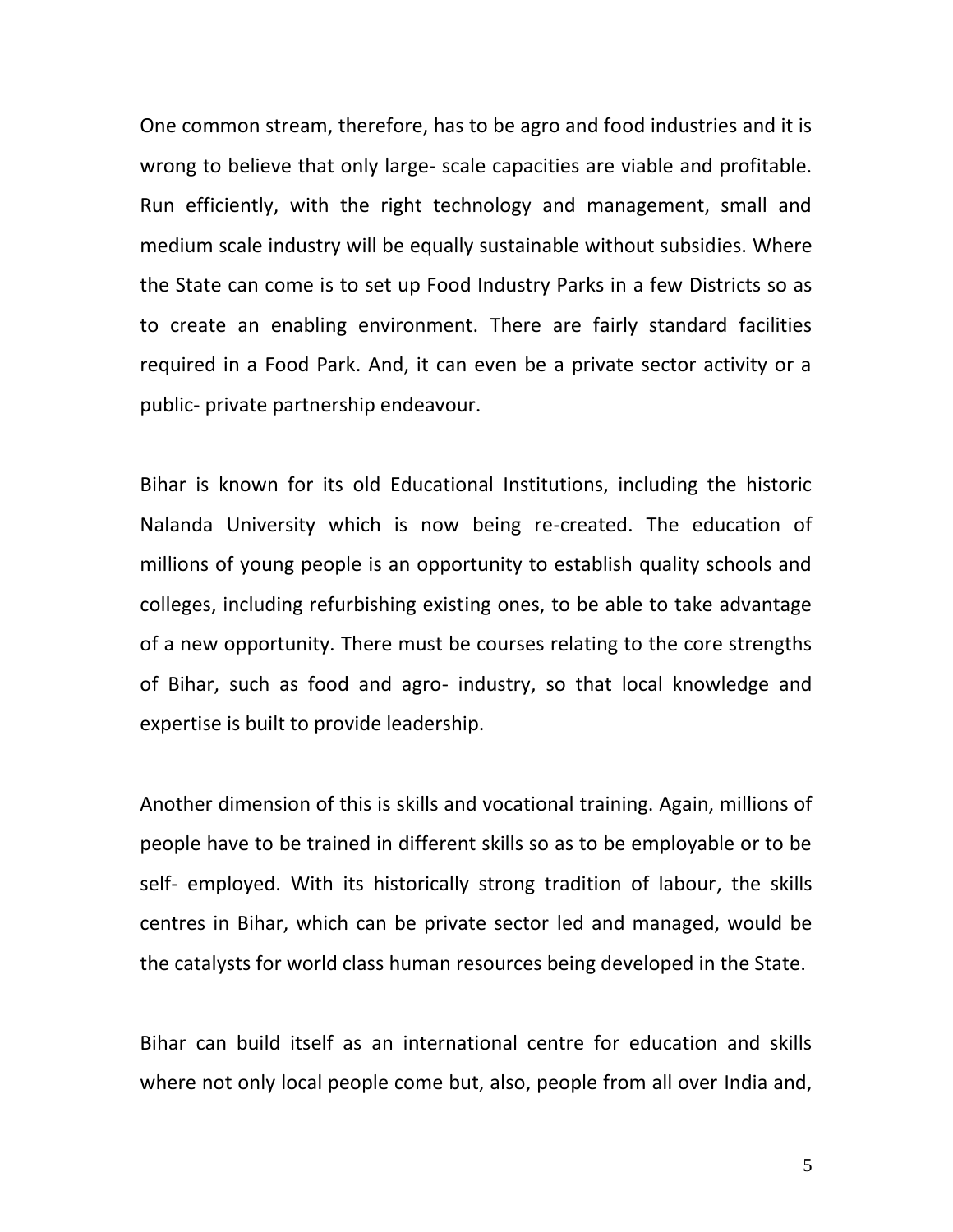even, neighbouring countries in the Region. The State has a huge opportunity because this is a new – felt need in India and Bihar can take leadership. Countries around such as Nepal, Bhutan, Myanmar, Bangladesh, etc would be sources of students and faculty to build an outstanding education and skills infrastructure.

Human resource capacity building is an industry. An industry which has relatively low investment needs, high returns and the output-quality people- are a huge asset, even more valuable than industrial products. This, therefore, must be a strong focus and priority for the State. There is no State in India which, today, has framed, announced or implemented a strategy and plan for human resource capacity building. Bihar can be the first. It is an "industry" of the future.

Another area of clear opportunity and advantage for Bihar is the Tourism Industry- hotels and hospitality, travel, culture and heritage. Here, too, there are different aspects. First, the creation of infrastructure, such as hotels. Bihar can adopt a policy of lower cost hotels, which are clean and efficient, of midsize, requiring less land. This could be a unique feature of Bihar's Tourism Industry. The second aspect is to have world class facilities in Bihar for young and old to be trained and re-trained in the State, an aspect covered in the previous paragraph in general terms. The hospitality and heritage sector can provide employment and livelihood to millions of people in Bihar.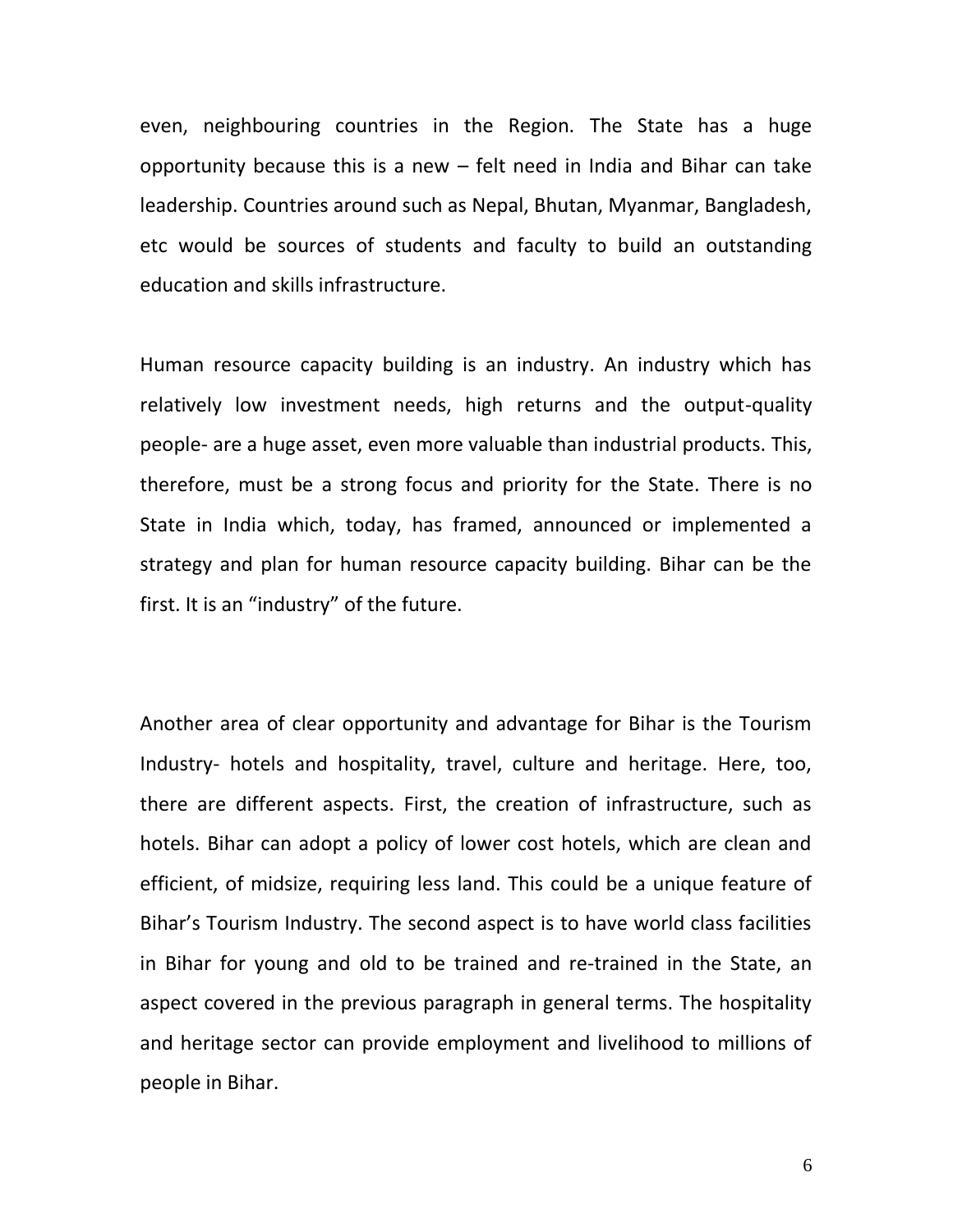An important facet of having world class Training centres and institutions in Bihar is to be able to set, follow and adhere to high standards. This is where the Government of Bihar and Industry needs to come together to set, implement and follow the most meticulous standards. It will give Bihar a reputation which others will envy. And, it is not difficult to do. International Standards organizations can come into Bihar to make this a reality. The investment is low to moderate. The results will be seen quickly. The gains are enormous.

One issue relating to Tourism and Education, or any industry development, is flight connectivity. Different cities of Bihar need to be connected with airline flights. Large international airports are costly; therefore, Bihar could focus on smaller airports which are suitable for Boeing 737s or Airbus 320 or ATR flights from different parts of India, Nepal, Myanmar, Bangladesh, Thailand, etc and low cost flights. These can be smaller, compact airports set up, and operated, by the private sector similar to Delhi, Mumbai, Hyderabad, Bangalore, Kochi etc. The traffic in terms of passengers and cargo would be substantial and enable these airports to be viable, operating without subsidy.

The State Government needs to implement this programme speedily because it will have a chain impact on the economic and industrial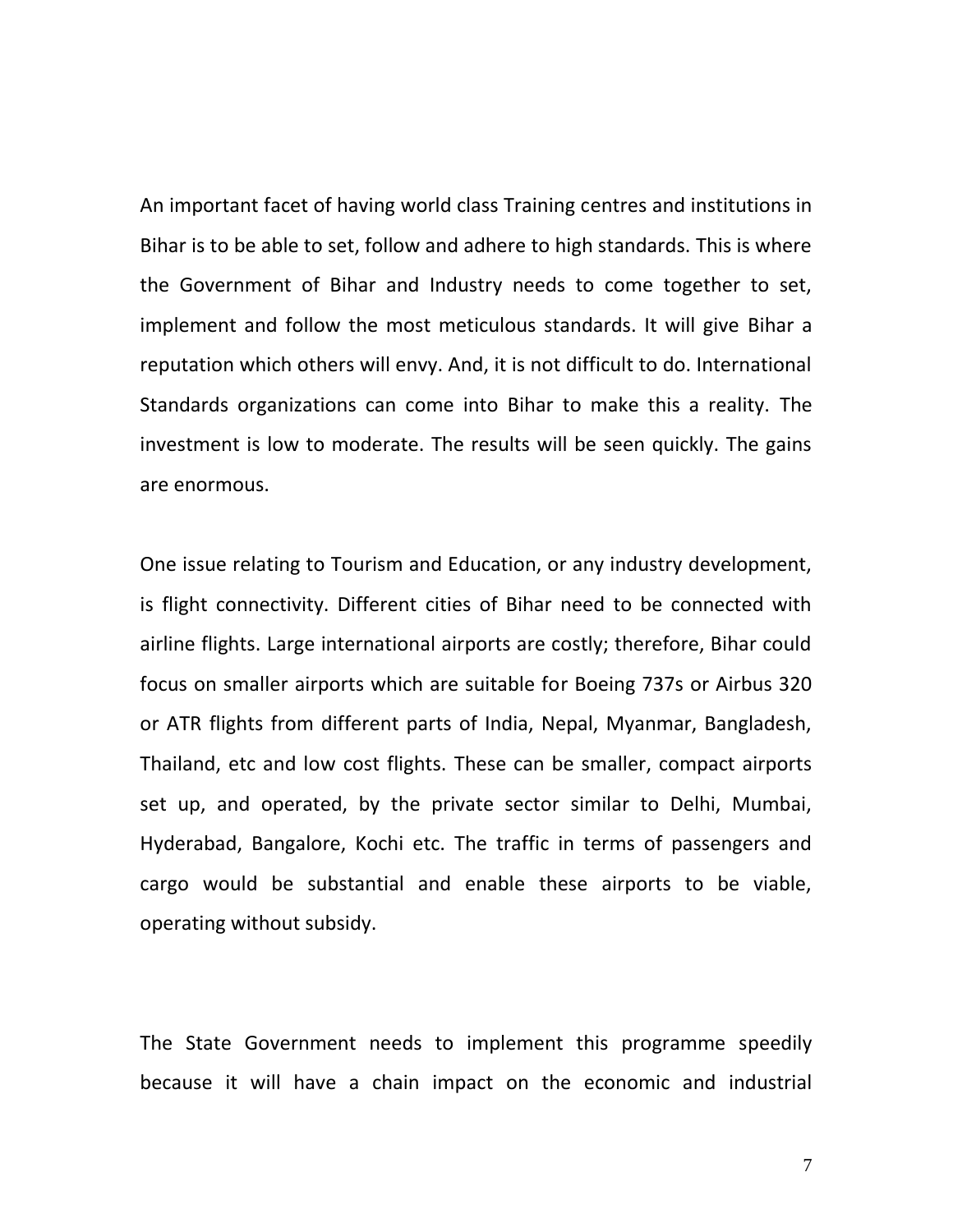development of Bihar, connecting different parts of the State to each other, as well as other parts of India, including, especially, the North- East.

An industry and infrastructure sector for which Bihar has been renowned is the Railway Sector. Jamalpur is a name in Railway folklore from where the finest railway engineers emerged. This sector must again come into its earlier pre- eminence in Bihar; with a new vision and plan in terms of production, industry segments and capabilities. Bihar is certainly placed in a key position to participate in the Railway sector as it has earlier, especially in the manufacture of components, provision of railway services, including, in particular, engineering services.

Because of the need to be cautious about the use of land, it is very important that the development of the services sector industries receives maximum priority from Bihar. Investment costs are less. Area required is less. Returns come in the short and medium term. Location can be all over the State, benefiting all Districts. This is a very special priority in the industrial development of Bihar going forward. And, the Services Sector does not only mean Information Technology. There are numerous services which are increasingly in demand and Bihar can evolve and grow in this area, given thought and initiative.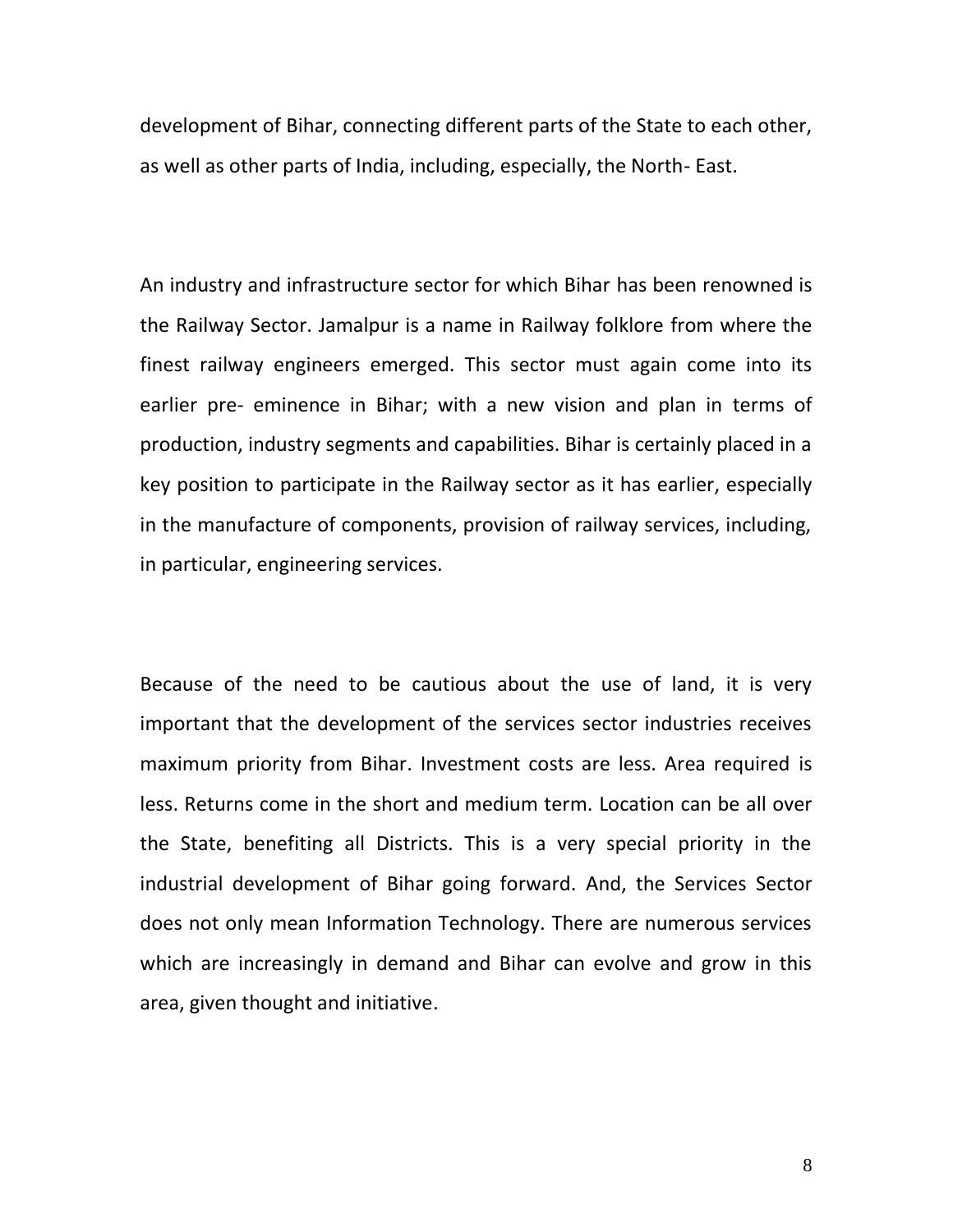With 38 Districts, Bihar automatically has 38 District capital towns. All of these need attention in terms of planning, architecture, water, sewage, roads, traffic, housing, environment, energy, etc etc. These 38 District towns represent opportunities for a new set of industries around Urban Development. For standardization, and to save on expenditure, Bihar should enter into a partnership with Singapore, a city-state of 5 million plus people, to bring the best practices and technologies for implementation in the towns of Bihar. It will transform the urban centres in the State and, again, set standards not seen in India. It will also create massive new employment opportunities. Bihar can provide India with mid- size, model towns and cities, clean, low- cost, simple but efficient.

In fact, for Bihar, Singapore is ideally suited as a " Partner" because of its location, strong links with India, its support for the Nalanda International University and the number of people of Bihari origin there. This partnership with Singapore can go beyond Urban Development. For example, its Vocational Training Institutes are world class and, a real model to be adapted for Bihar. If there is one country in the world which has a huge relevance to Bihar's growth, it is Singapore.

A key factor in the development of industry in Bihar must necessarily be Entrepreneurship and Enterprise. A strategy of focusing on Small and Medium as Bihar's way of life will ensure that the implementation aspect will become much easier because local entrepreneurs, familiar with the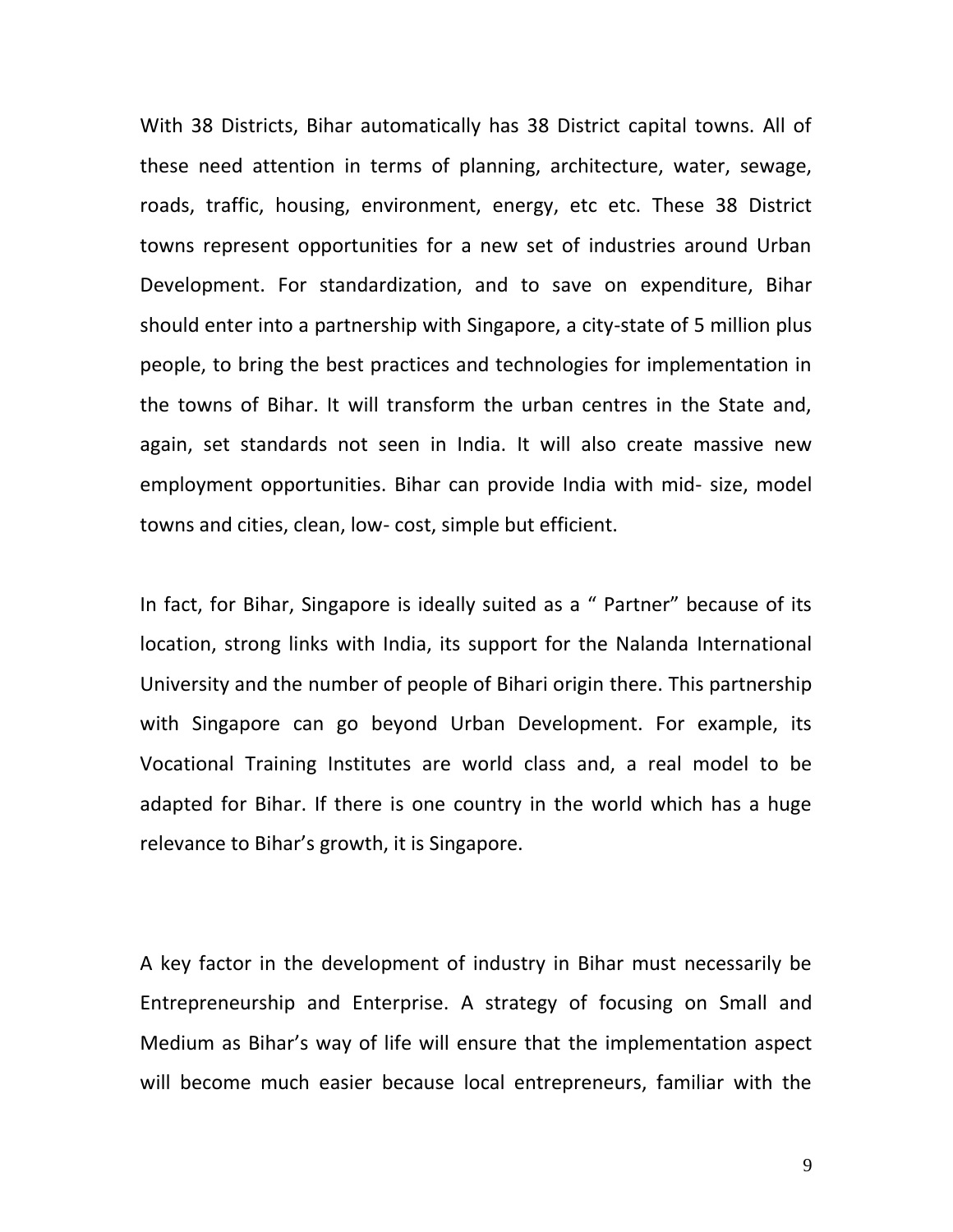State, can take the lead and be the backbone of its industrial development. This will be far easier for the State and much quicker in terms of getting results. What the SMEs may need are "Mentors" to guide and such experienced people are available in abundance. Bihar must avoid the temptation of going back to the past and trying to develop large industry. The answer lies with the SME sector.

One group of " Mentors" " Entrepreneurs", Philanthropists" and "Participants" in development of its economy and industry must be the Non- Resident Biharis ( NRBs) who are doing extremely well allover the world. They are, and can be even more so, a force for Bihar's industrial development. The State has to have a quick – response team to connect and support NRBs in a very dynamic way. The returns for the State will be incredible. The NRBs are serious and sincere in their desire to "give back" to their home State. Bihar must have a properly worked out plan, drawn up in consultation with NRBs, to service and support them to participate in Bihar.

Bihar is a fast – growing State though on a low base. The need is to ensure this high growth rate even on a high base. For this, the strategy must be to focus on Services Sector Industries, SMEs, Agro- Industries and Food Processing, Tourism, Education and Skills Training, Urban Development and the Railways. Power Development must go down the decentralized, renewable energy route, including small hydel power plants. Midsize airports run by the private sector can provide a huge impetus to growth. All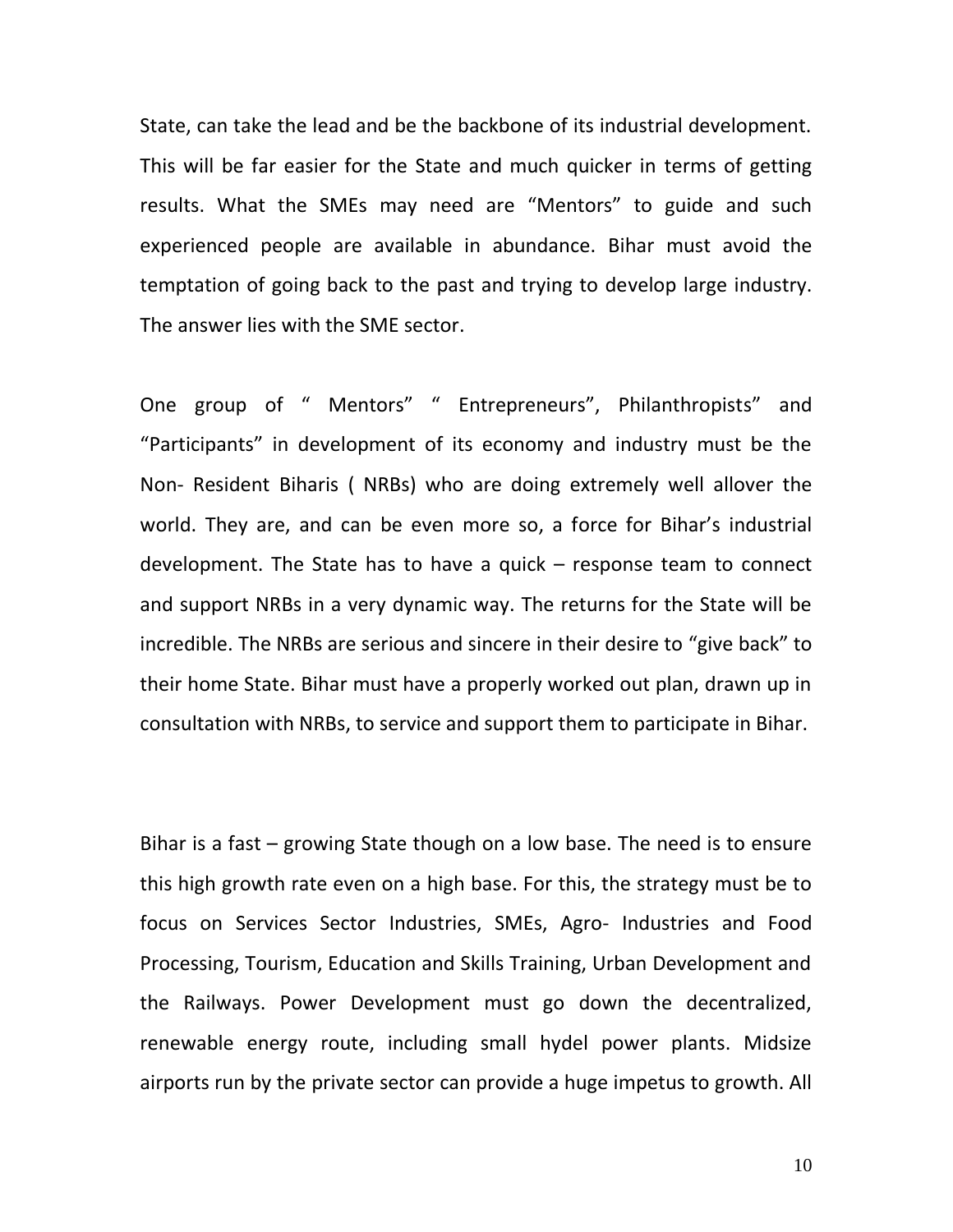of this must have one clear policy approach: Small and Medium. This is the key to rapid development of Bihar. Let this State be the capital of India for entrepreneurs building small and medium enterprises.

Since social infrastructure is very important for industry, one aspect which needs particular attention is Healthcare. Again, the focus must be different, with priority for small and midsize health care facilities, specialization and high standards of hygiene and after- care service. Costs need to be kept at a very reasonable level so that it is affordable across the State to all segments of society. The policy and planning must be for the general population, not the few who can afford high cost service. Therefore, Healthcare has to do both a " Public" and " Private" activity so that low cost, quality service is the focus.

One final point: Innovation. Bihar can, and must, be the centre of Innovation in India, however unlikely this may sound. What Bihar needs is a centre, not for Innovation, but for information on Innovations around the world. A clearing house. A database. To help people innovate by learning from other successors. This will be very helpful. It is not to do Innovation. It is to serve as a catalyst.

The excitement about strategizing for Bihar is that there is a clear opportunity to think and plan "out- of – the- box". Innovate. Go for low cost